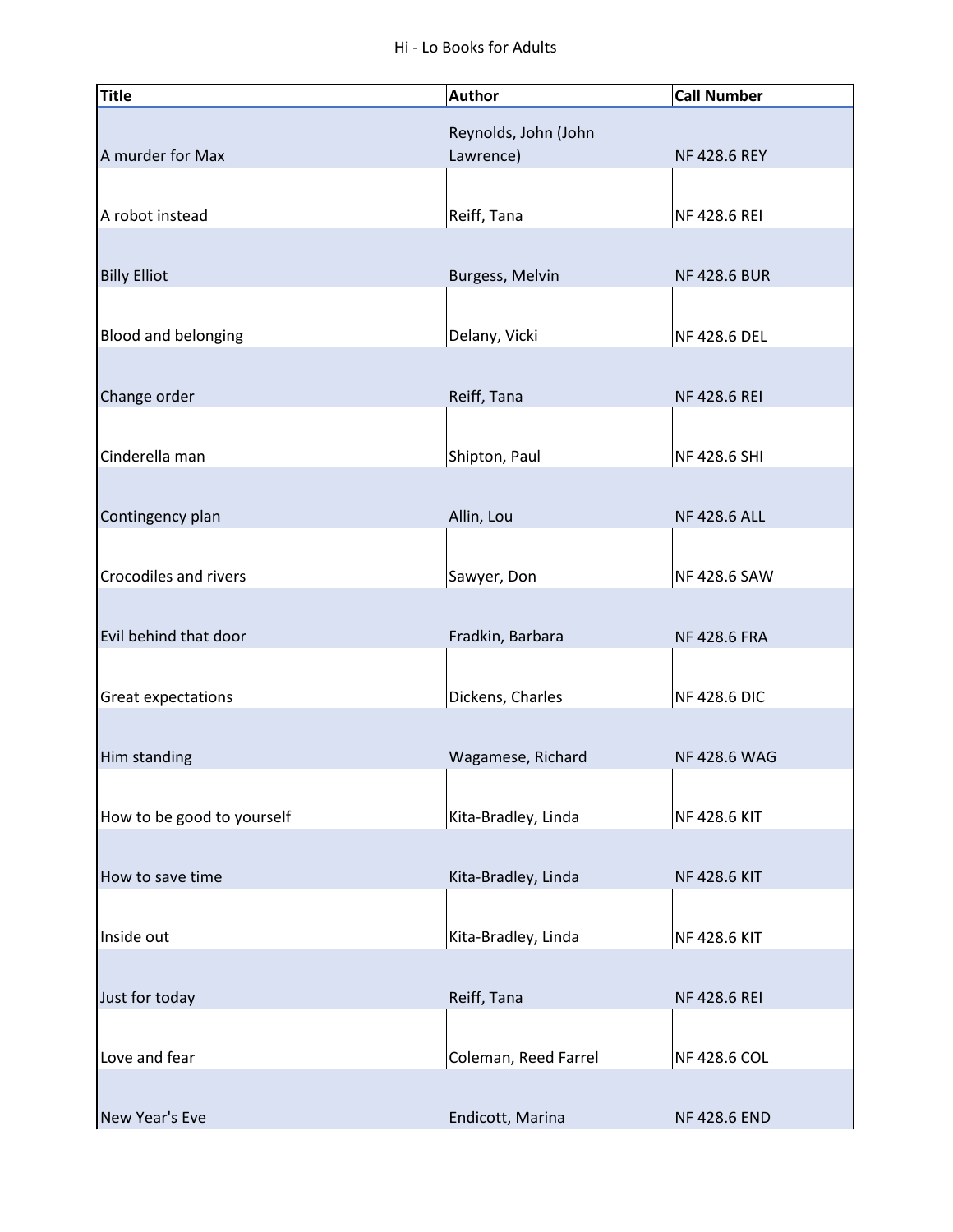| <b>Title</b>                   | <b>Author</b>       | <b>Call Number</b>  |
|--------------------------------|---------------------|---------------------|
|                                |                     |                     |
| One fine day you're gonna die  | Bowen, Gail         | NF 428.6 BOW        |
|                                |                     |                     |
| Rundown                        | Blechta, Rick       | NF 428.6 BLE        |
|                                |                     |                     |
| <b>Stress</b>                  | Gould, Laurie       | NF 428.6 GOU        |
|                                |                     |                     |
| Sunset key                     | Crouch, Blake       | <b>NF 428.6 CRO</b> |
|                                |                     |                     |
| Take away three                | Reiff, Tana         | NF 428.6 REI        |
|                                |                     |                     |
| The bootlegger's goddaughter   | Campbell, Melodie   | <b>NF 428.6 CAM</b> |
|                                |                     |                     |
| The buckle                     | Sawyer, Don         | NF 428.6 SAW        |
|                                |                     |                     |
| The cat                        | Escott, John        | <b>NF 428.6 ESC</b> |
|                                |                     |                     |
| The clear-out                  | Ellis, Deborah      | NF 428.6 ELL        |
|                                |                     |                     |
| The dolls                      | Patterson, James    | <b>NF 428.6 PAT</b> |
|                                |                     |                     |
| The goddaughter                | Campbell, Melodie   | NF 428.6 CAM        |
|                                |                     |                     |
| The hounds of the Baskervilles | Doyle, Arthur Conan | <b>NF 428.6 DOY</b> |
| The mailbox                    | Ferris, Kate        | NF 428.6 FER        |
|                                |                     |                     |
| The phone call                 | Kita-Bradley, Linda | <b>NF 428.6 KIT</b> |
|                                |                     |                     |
| The saw that talked            | Reiff, Tana         | NF 428.6 REI        |
|                                |                     |                     |
| The scowling frog              | Ferris, Kate        | <b>NF 428.6 FER</b> |
|                                |                     |                     |
| Three wise men                 | Ferris, Kate        | NF 428.6 FER        |